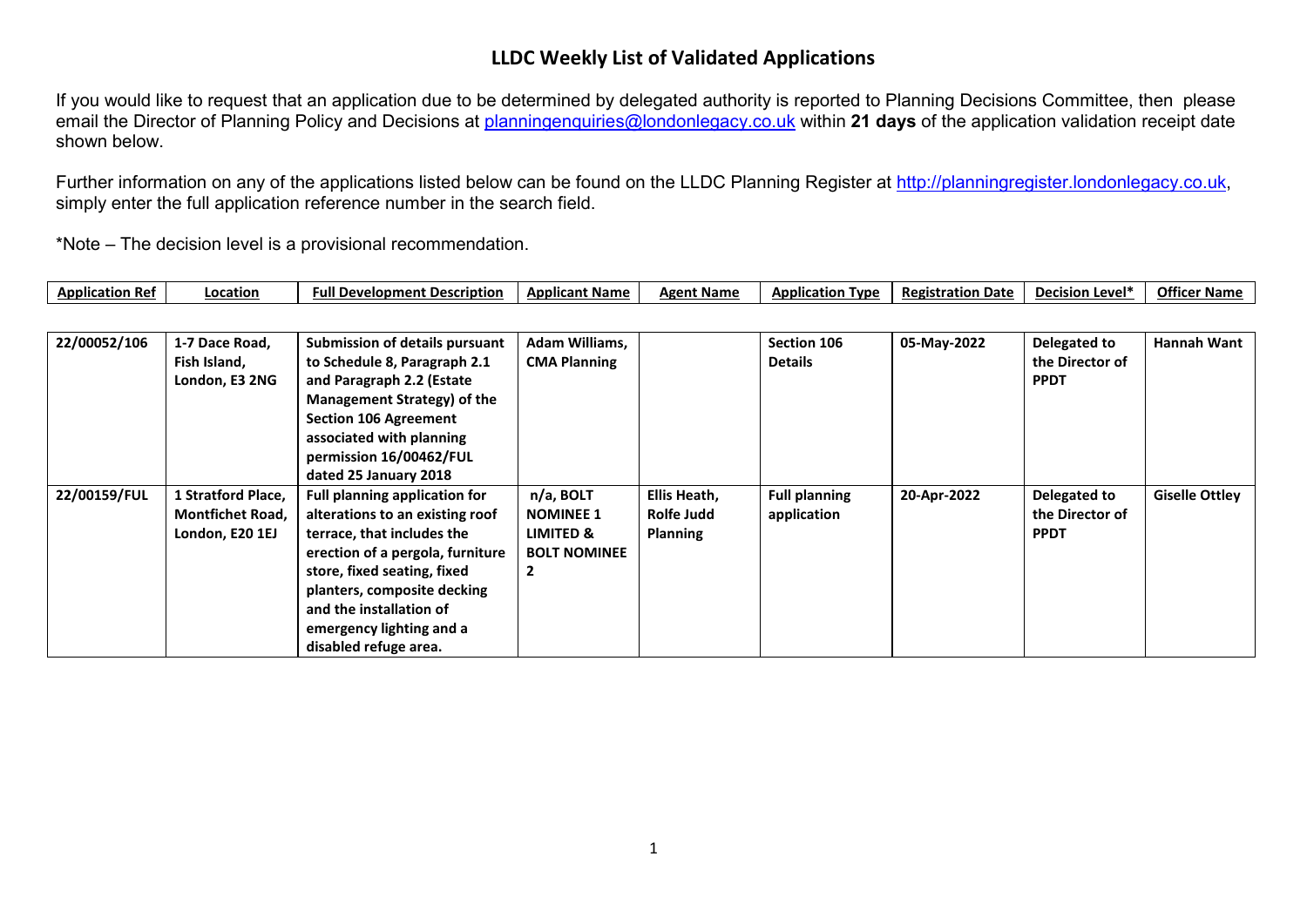## **LLDC Weekly List of Validated Applications**

If you would like to request that an application due to be determined by delegated authority is reported to Planning Decisions Committee, then please email the Director of Planning Policy and Decisions at [planningenquiries@londonlegacy.co.uk](mailto:planningenquiries@londonlegacy.co.uk) within **21 days** of the application validation receipt date shown below.

Further information on any of the applications listed below can be found on the LLDC Planning Register at [http://planningregister.londonlegacy.co.uk,](http://planningregister.londonlegacy.co.uk/) simply enter the full application reference number in the search field.

\*Note – The decision level is a provisional recommendation.

| <b>Application Ref</b> | Location          | <b>Full Development Description</b> | <b>Applicant Name</b> | <b>Agent Name</b>  | <b>Application Type</b> | <b>Registration Date</b> | Decision Level* | <b>Officer Name</b> |
|------------------------|-------------------|-------------------------------------|-----------------------|--------------------|-------------------------|--------------------------|-----------------|---------------------|
|                        |                   |                                     |                       |                    |                         |                          |                 |                     |
| 22/00172/FUL           | Unit 3, Trafalgar | Full planning application for a     | Lucy Orta c/o         | <b>Martin</b>      | <b>Full planning</b>    | 26-Apr-2022              | Delegated to    | <b>Blythe Smith</b> |
|                        | Mews, Hackney,    | roof extension to create a two      | Agent                 | <b>Markcrow</b>    | application             |                          | the Director of |                     |
|                        | LONDON, E9 5JG    | bedroom residential dwelling        |                       |                    |                         |                          | <b>PPDT</b>     |                     |
|                        |                   | (Use Class C3a) above the           |                       |                    |                         |                          |                 |                     |
|                        |                   | current (Use Class B1) on           |                       |                    |                         |                          |                 |                     |
|                        |                   | ground and first floor levels       |                       |                    |                         |                          |                 |                     |
|                        |                   | with associated internal            |                       |                    |                         |                          |                 |                     |
|                        |                   | alterations to create new           |                       |                    |                         |                          |                 |                     |
|                        |                   | circulation and staircase space     |                       |                    |                         |                          |                 |                     |
|                        |                   | including new entrance door at      |                       |                    |                         |                          |                 |                     |
|                        |                   | ground floor level.                 |                       |                    |                         |                          |                 |                     |
| 22/00174/AOD           | Chobham Manor,    | Submission of details to fully      | C/O Agent,            | Hannah Cox,        | <b>Approval of</b>      | 27-Apr-2022              | Delegated to    | <b>Alexander</b>    |
|                        | Stratford,        | discharge Condition LCS0.257        | Chobham               | Quod               | details                 |                          | the Director of | <b>Cameron</b>      |
|                        | London, E20 1HH   | (Hours of Operation) of the         | Manor LLP, c/o        |                    | (conditions)            |                          | <b>PPDT</b>     |                     |
|                        |                   | <b>Legacy Communities Scheme</b>    | agent                 |                    |                         |                          |                 |                     |
|                        |                   | <b>Outline Planning Permission</b>  |                       |                    |                         |                          |                 |                     |
|                        |                   | (11/90621/OUTODA) dated 28          |                       |                    |                         |                          |                 |                     |
|                        |                   | September 2012 as varied by         |                       |                    |                         |                          |                 |                     |
|                        |                   | (14/00036/VAR), in so far as it     |                       |                    |                         |                          |                 |                     |
|                        |                   | relates to Phases 1-4 of            |                       |                    |                         |                          |                 |                     |
|                        |                   | <b>Planning Development Zone 6</b>  |                       |                    |                         |                          |                 |                     |
|                        |                   | (PDZ6).                             |                       |                    |                         |                          |                 |                     |
| 22/00175/FUL           | Flat 1, Iron      | Minor alterations to flat 1         | Maq Kashmiri          | Reza Parizi,       | <b>Full planning</b>    | 27-Apr-2022              | Delegated to    | Clayton             |
|                        |                   |                                     |                       | <b>PriceParizi</b> |                         |                          | the Director of |                     |
|                        | Works, 58, Dace   | including, the removal of the       |                       |                    | application             |                          |                 | <b>Thomas</b>       |
|                        | Road, LONDON,     | non-loadbearing partition and       |                       |                    |                         |                          | <b>PPDT</b>     |                     |
|                        | <b>E3 2NX</b>     | the existing glazing.               |                       |                    |                         |                          |                 |                     |
|                        |                   |                                     |                       |                    |                         |                          |                 |                     |